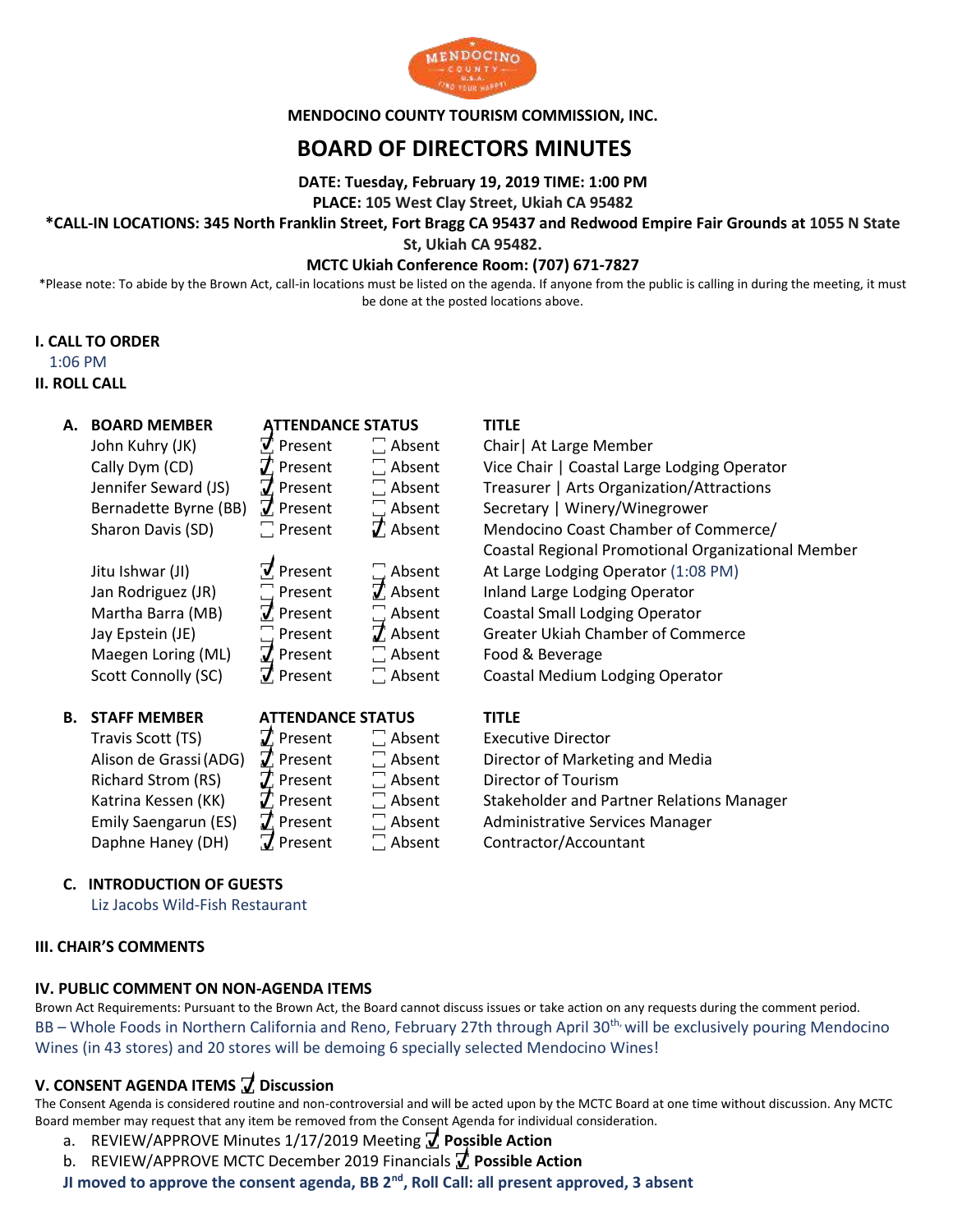#### **VI. EXECUTIVE DIRECTOR REPORT ꙱ Discussion ꙱**

a. BID Advisory Board Draft Report

TS - Budget included is draft, 3rd BID Meeting in March the final Draft of this report is expected to be presented to the **D** BID, the information in the draft report shown here for today is only for informational purposes, it is not a final only a **i** draft copy.

b. PIA Request City of Fort Bragg **c**

TS – On January 25, 2019 he received information over 6066 VMC files were found on a city computer following the **u** termination of a city employee whom was once employed by VMC. The majority of the documents were public **s** documents, however some of what was found was employee information. TS ensures the board a new policy will be **s** put in place to protect such information moving forward. **i**

c. REVIEW/APPROVE 105 office separation quotes, for wall build **꙱ Possible Action o** 3 Quotes presented, varing price ranges and structures **n**  BB moved to approve the Round Tree Glass Construction, MB 2<sup>nd</sup>, Roll Call: all present approved, 3 absent

#### **VII. MARKETING COMMITTEE UPDATE ꙱ Discussion P o**

a. Marketing Committee Reportable Items

ADG - Web Analytics: YOY (1.1 through 1.31), VisitMendocino.com has increased its user base by 66%, increased **s** sessions by 57% and new users have increased by almost 66%. MO M, (Dec to Jan), sessions have increased 37%, new **s** users have increased 32% and average session duration has increased 17%, and the volume of mendomoments **i** activity increased by 41%. Media Performance: AXM, Facebook and Spotify continue to contribute to **b** VisitMendocino.com (VM) site engagements and increase brand awareness with the following data points in mind: **l** Engagement: AXM, Facebook and Spotify have contributed 62.4K content views on the VM site. AXM has improved its cost per content (CPCV) from Dec to Jan by more than 2x, from around \$3.50 to under \$1.70, while Facebook **A** improved its CPCV by 33%, from \$0.57 to \$0.39. Spotify also delivered an improved CPCV from \$46 to under \$19 by **c** the end of January.

#### **VIII. ORGANIZATIONAL DEVELOPMENT COMMITTEE UPDATE ꙱ Discussion o**

a. Organizational Development Committee Reportable Items **n**Nothing at this time

## **IX. FINANCE COMMITTEE UPDATE ꙱ Discussion**

- a. Finance Committee Reportable Items
- b. REVIEW/APPROVE 2019/2020 Budget **꙱ Possible Action**

**SC moved to approve the 2019/2020 Budget as presented, JI 2nd, Roll Call: all present approved, 3 absent** TS – Budgeted at a conservative +105% YOY 19/20 vs. 18/19, in 18/19 we booked +108.35% YOY 18/19 vs. 17/18. Added \$100k to the budget from the \$400K reserves, per finance committee request, to prevent the appearance of holding a surplus of funds. Pulled Marketing and Sales contractors into staffing to show true staffing costs, with that we are still well below the industry standard at our employee/personnel rates at below 31% of costs.

## **X. PERSONNEL COMMITTEE UPDATE ꙱ Discussion**

a. Personnel Committee Reportable Items Nothing at this time

# **XI. FESTIVAL COMMITTEE UPDATE ꙱ Discussion**

- a. Crab Feast Review & Survey Responses KK – 8 responses to the survey, 100% were positive, 100% said will participate again, many commented on their appreciation on the upgraded campaign. Majority of the dinners/events sold out.
- b. Stakeholder Training February Schedule KK – Starting tonight with additional nights scheduled into February and March. BB – requested the social media class be offered during the day. JI – mentioned classes may have additional success if offered during the day.

## c. Taste Mendocino Updates BB - April 25 Battery event cancelled with zero kick back, Taste tickets are already selling, almost 30 Wineries are on board so far, Plus a growing list of Properties are lined up.

d. Whale Festival Updates